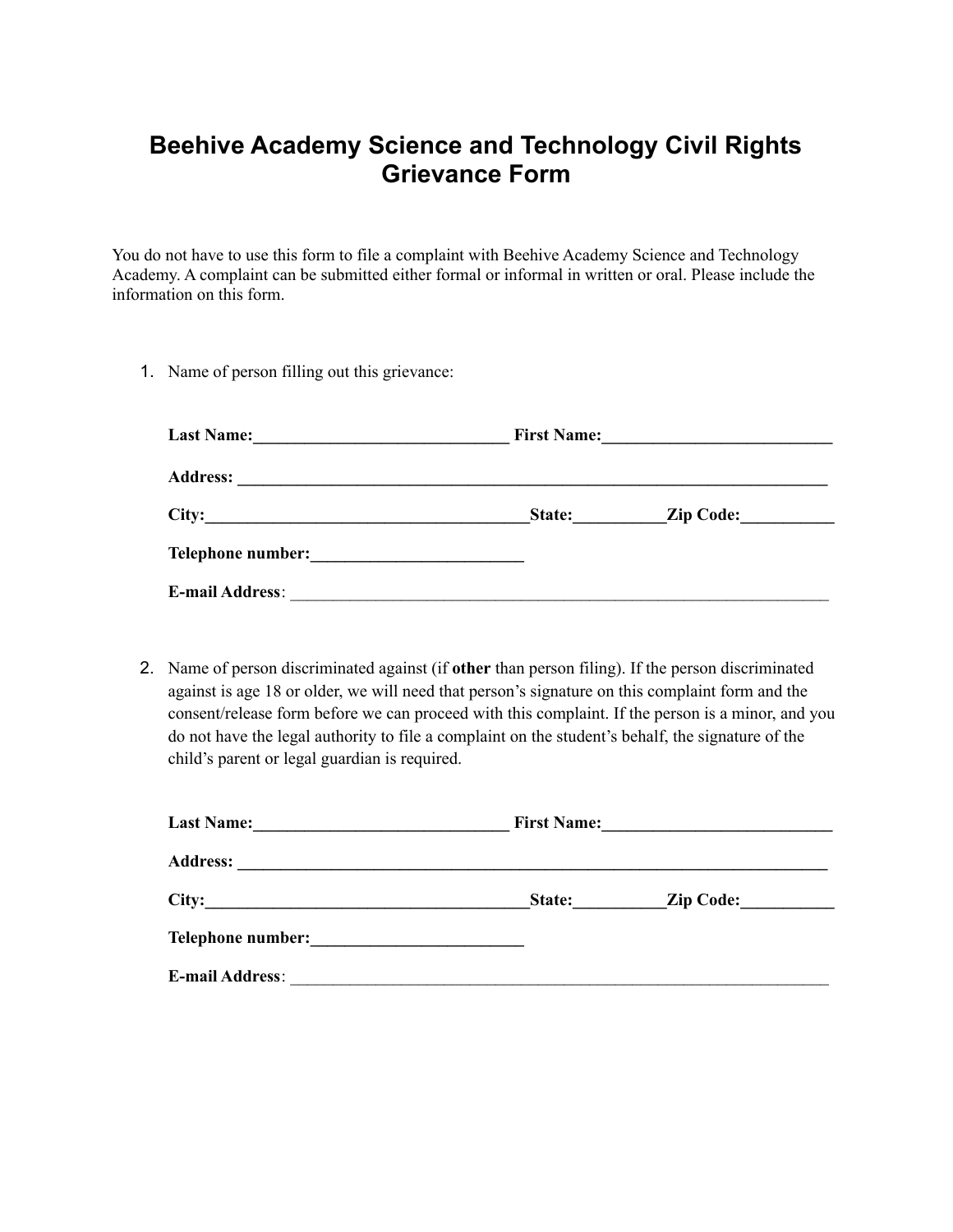Please describe each alleged discriminatory act. Include dates, names of person(s) involved and/or witnessed the events.(Use additional paper if needed)

 $\overline{\phantom{a}}$ 

What is the most recent date you were discriminated against?

Date: experience and the second contract of the second contract of the second contract of the second contract of the second contract of the second contract of the second contract of the second contract of the second contra

Please sign and date your complaint below.

Date Signature  $-$ Date Signature of person in Item 2